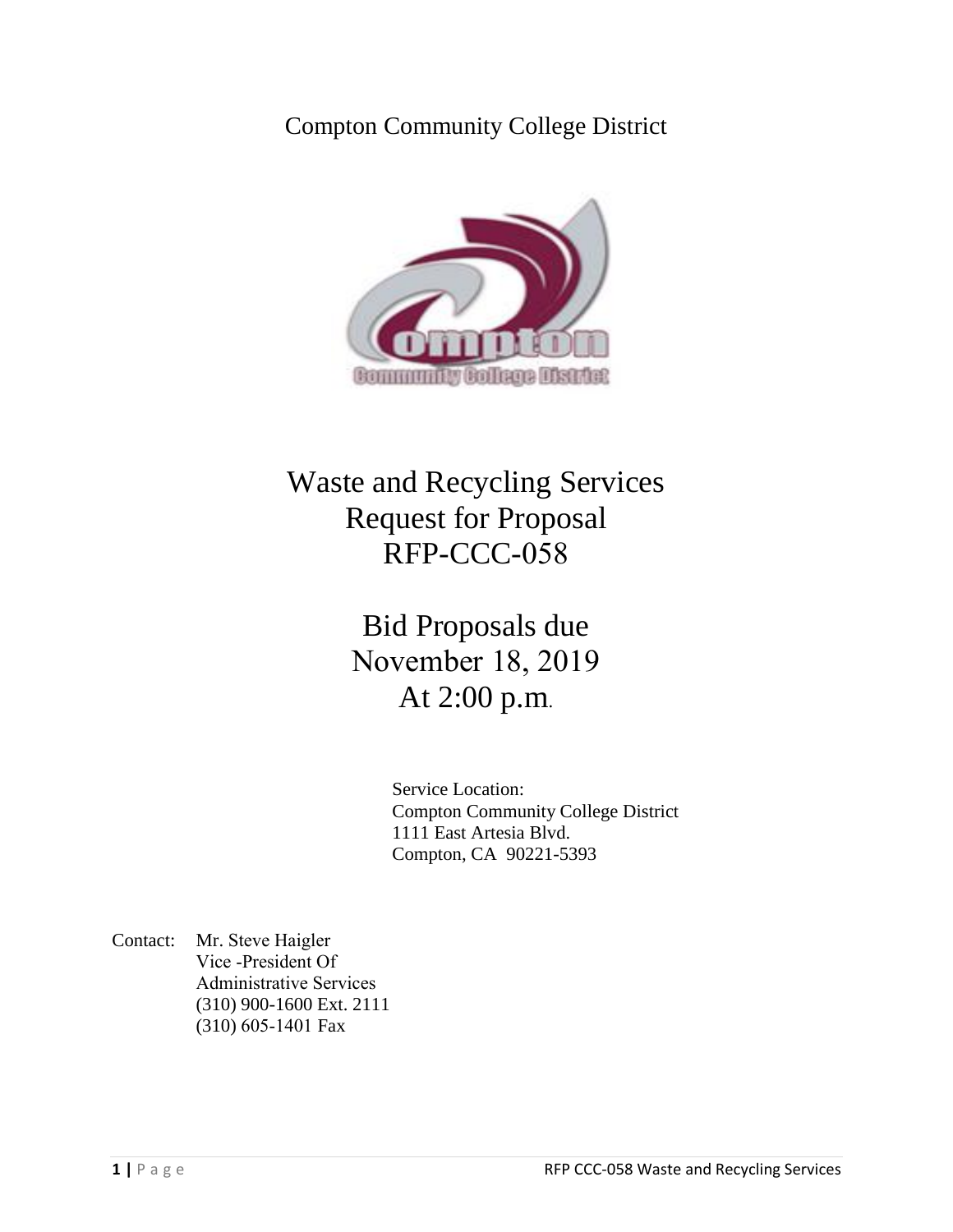NOTICE IS HEREBY GIVEN that the Compton Community College District (District) will accept Request for Proposals (RFP) for Waste and Recycling Services on or before **November 18, 2019 2:00 p.m**. All bidders who meet the qualifications may submit a proposal to supply all bins, materials, supplies, and labor necessary to provide "Waste and Recycling Services" at the Compton Community College District located at: 1111 East Artesia Blvd., Compton, CA 90221.

The District reserves the right to reject any and all proposals received as a result of this RFP. If a proposal is selected, it will be the most advantageous regarding price, quality of service, the Contractors qualifications and capabilities to provide the specified service, and other factors which District may consider. District does not intend to award a contract fully on the basis of any response made to the proposal; District reserves the right to consider proposals for modifications at any time before a contract would be awarded, and negotiations would be undertaken with that provider whose proposal is deemed to best meet District's specifications and needs.

### *1) REQUESTS FOR PROPOSALS (RFP)*

Compton Community College District (District) is seeking a contractor to provide "Waste and Recycling Services" i.e. to include the delivery of bins and receptacles and the pick-up of the following items: waste and recyclables for **Plastic Bottles and Aluminum Cans** at: 1111 East Artesia Blvd., Compton, CA 90221.

#### *2) WASTE AND RECYCLING SERVICE RFP REVIEW CRITERIA*

District will review the bid proposals based on the following list of criteria:

- 1. Contractor's must meet or exceed District's required insurance coverage requirements.
- 2. Review of Contractor's references. Minimum of three references are required.
- 3. Contractor's ability to provide quality and quantity of service. District will evaluate proposal based on performance with previous clients.
- 4. Contractor's profit sharing ratio for pick-up of materials with the District.
- 5. Contractor's ability to provide a representative to monitor on a Weekly / Bi-Weekly / Monthly basis the inspection of the containers to ensure timely emptying and the appearance of the receptacles. (Graffiti / Damaged Containers)

### *3) INSTRUCTIONS FOR SUBMITTING PROPOSALS*

- 1. All proposals must be submitted by **2:00 p.m. Monday, November 18, 2019**. Any proposal received after the aforementioned date & time will not be accepted.
- 2. Proposals can be submitted in person or delivered by FedEx/UPS to the attention of: Vice -President of Administrative Services
- 3. If the RFP is hand delivered, please submit to: Compton Community College District Business Office (Room C-34) 1111 East Artesia Blvd. Compton, CA 90221-5393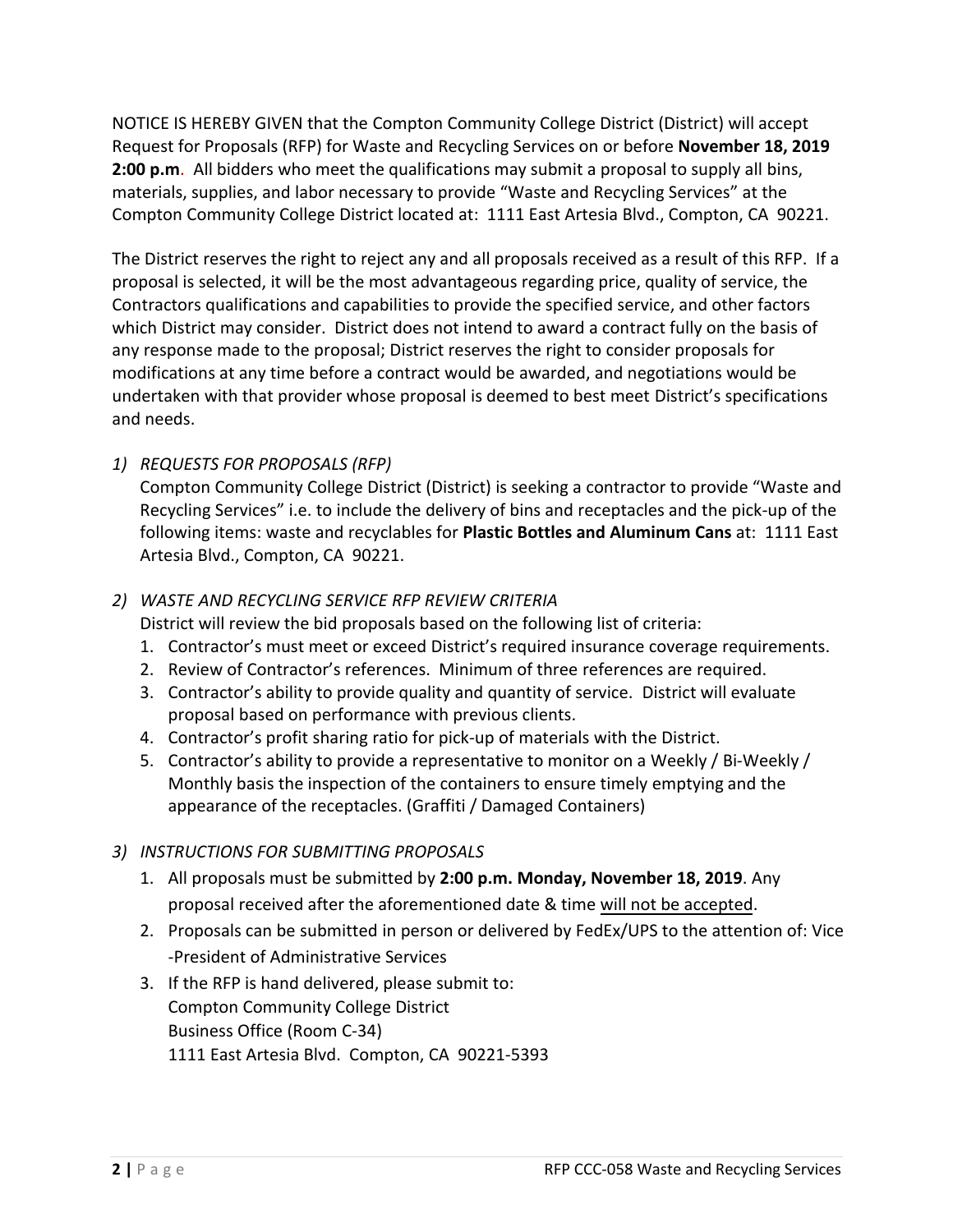#### *4) RFP TIMELINE AND SCHEDULE*

1. The proposals and other documents related to this RFP will be kept on file in the Business Services Office, and may be obtained upon written request. The various deadlines for this RFP are as follows and the District reserves the right to change any deadline in its own discretion

#### RFP SCHEDULE OF EVENTS **DATES/DEADLINES**

| 1. | ٠<br>'n<br>$^{\copyright}$        | and<br>23<br>$30-$              |
|----|-----------------------------------|---------------------------------|
| 2. | $\cdot$<br>٠<br>Ϊ<br>$\dot\varpi$ | v<br>8 <sup>1</sup>             |
| 3. | ٠<br>'n<br>$\mathbf{O}$           | $\mathsf{V}$<br>18 <sup>1</sup> |
| 4. | <b>Contract Awarded</b>           | 5                               |
| 5. | <b>Start Date</b>                 | 01-06-2020 or 01-13-2020        |
|    |                                   |                                 |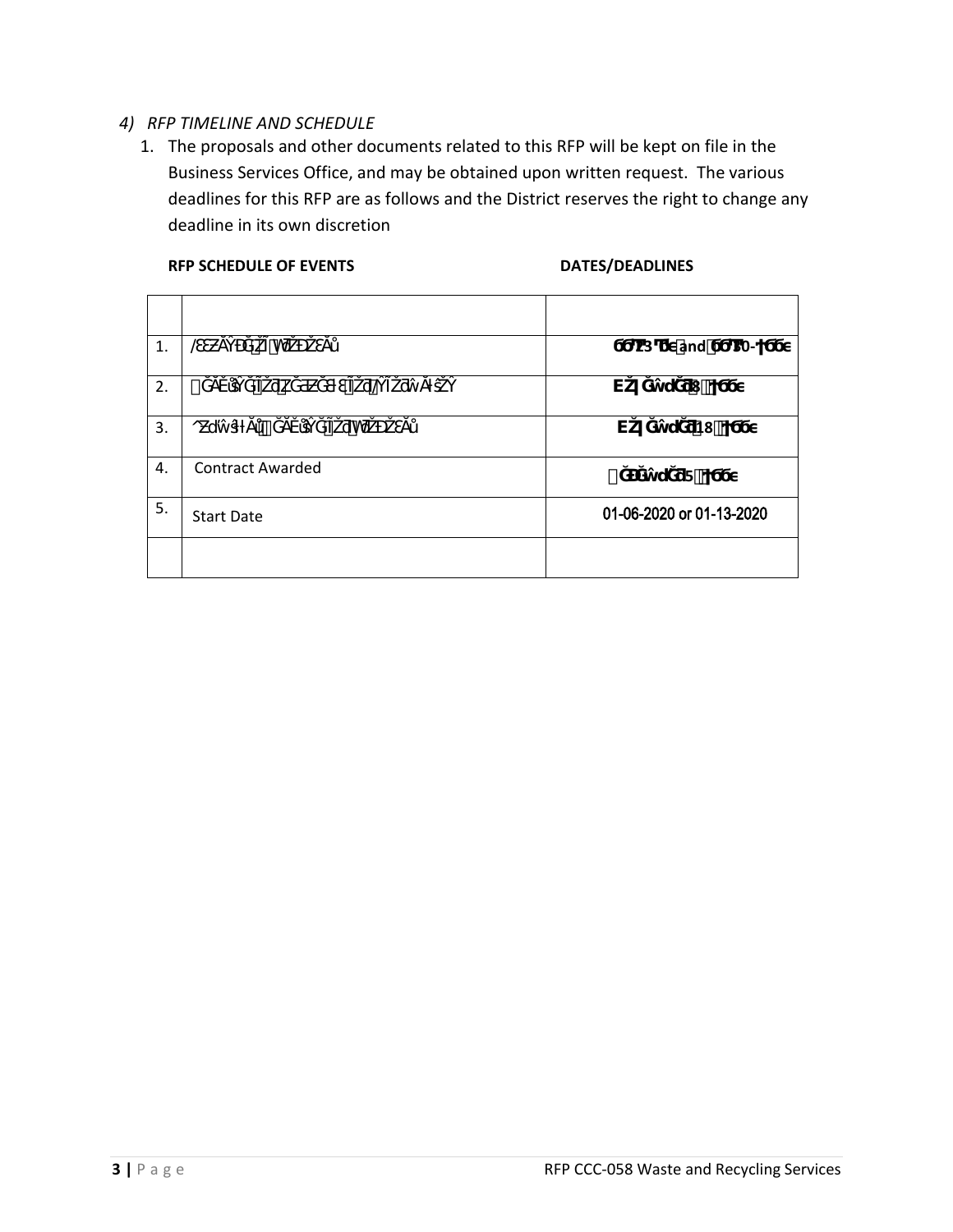#### Compton Community College District – Waste Services

#### **Bins:**

| Cost of Delivery and Trash Pick Ups thereafter for 3 Cu. Yd. bins with lids | Per Lift |
|-----------------------------------------------------------------------------|----------|
| Cost of Delivery and Trash Pick Ups thereafter for 4 Cu. Yd. bins with lids | Per Lift |

#### **On Call Containers:**

| Cost of 40 Cu.Yd. roll off | Per Lift, plus charge of $\frac{1}{2}$ | Per Ton |
|----------------------------|----------------------------------------|---------|
| Cost of 20 Cu.Yd. roll off | Per Lift, plus charge of $\frac{1}{2}$ | Per Ton |

#### **Other Fees:**

Fuel surcharge rates for each of the bins listed above.

#### **Additional Terms and Conditions**

- 1. Scheduled pick-ups for the 2 and 3 cubic yard bins shall be three times a week within Monday-Friday, or as designated by the Facilities Department.
- 2. Scheduled pick-ups for the 40 Cu. Yd. roll off as designated by the Facilities Department.
- 3. Reports for District: Quarterly reports shall be sent to the Facilities Department detailing waste diversion statistics.
- 4. The agreement shall be in effect for the period stated above, unless terminated sooner as provided for herein.
- 5. All bins will be provided by the vendor.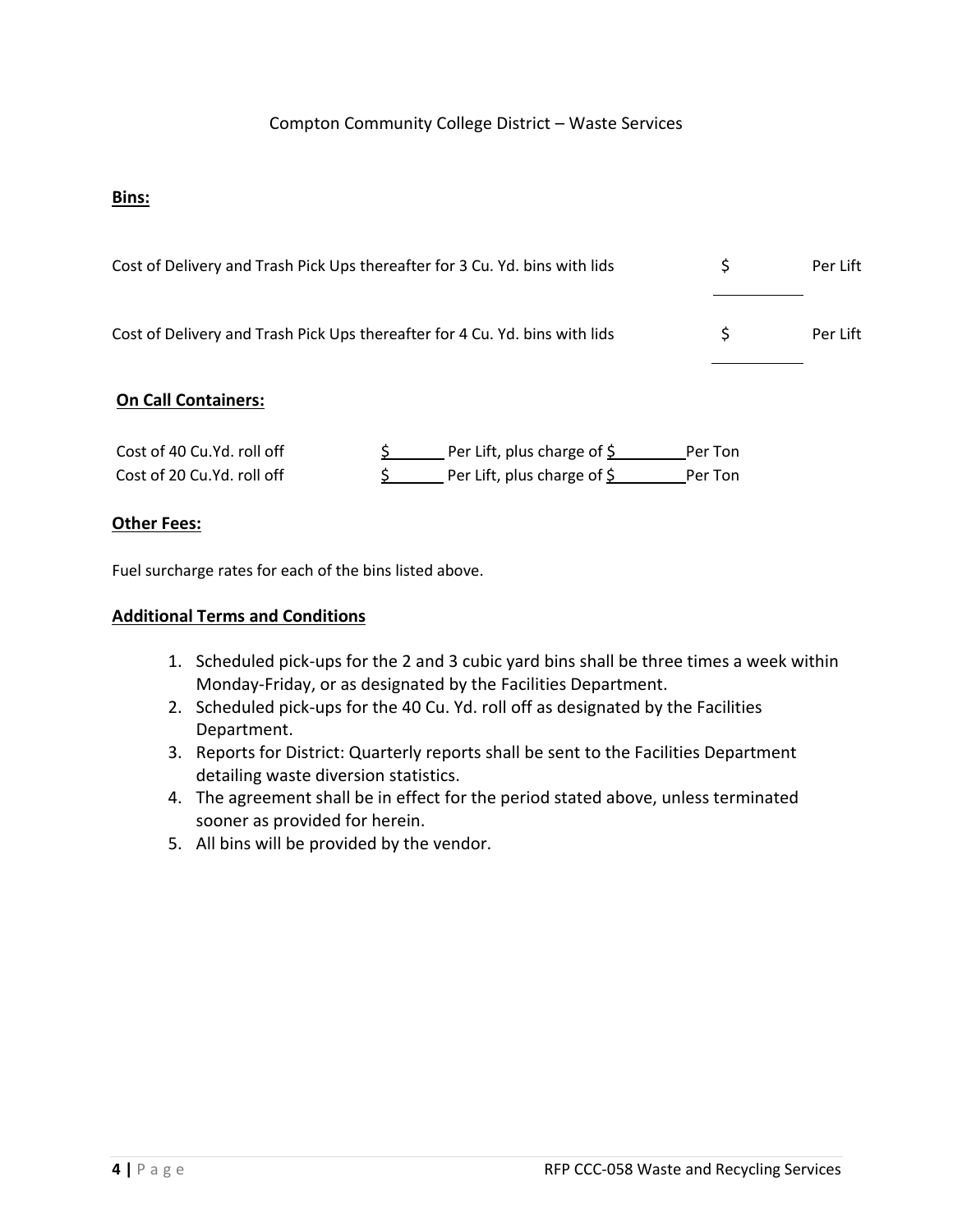#### Compton Community College District – Recycling Services

- 1. Receptacles: Collections units / stations will be set up around the campus in designated locations to allow access for use by Staff and Students
- 2. Markings: Each receptacle will be marked with an identifying picture or wording which will clearly delineate the use for each container i.e. Plastic – Aluminum Cans.
- 3. Durability: Each container will be made of a durable material and will be constructed of a material which is weather resistant.
- 4. Security: Each container will be equipped with a locking device which will be accessible by the Director of Facilities and a designee to be identified by the contractor.
- 5. Cleaning: Each collection station will be clean and free of any disfigurements i.e. graffiti damaged or broken hinges or doors. A heavy duty plastic bag will be placed in each container to keep it free from debris.
- 6. Emptying: Containers will be emptied on a regular basis, scheduling will be established by the vendor upon routine checks in order to determine a "Rate of Usage"
- 7. Rate: The rate will be determined by a monthly average of the current market rate for the recycling of products. The District will receive a percentage of the profit based upon the rate of exchange, if the rate drops to a pre-approved agreed upon amount the rate paid to the District can be re-negotiated.
- 8. Reports for District: Quarterly reports shall be sent to the Facilities Department detailing recycling diversion statistics.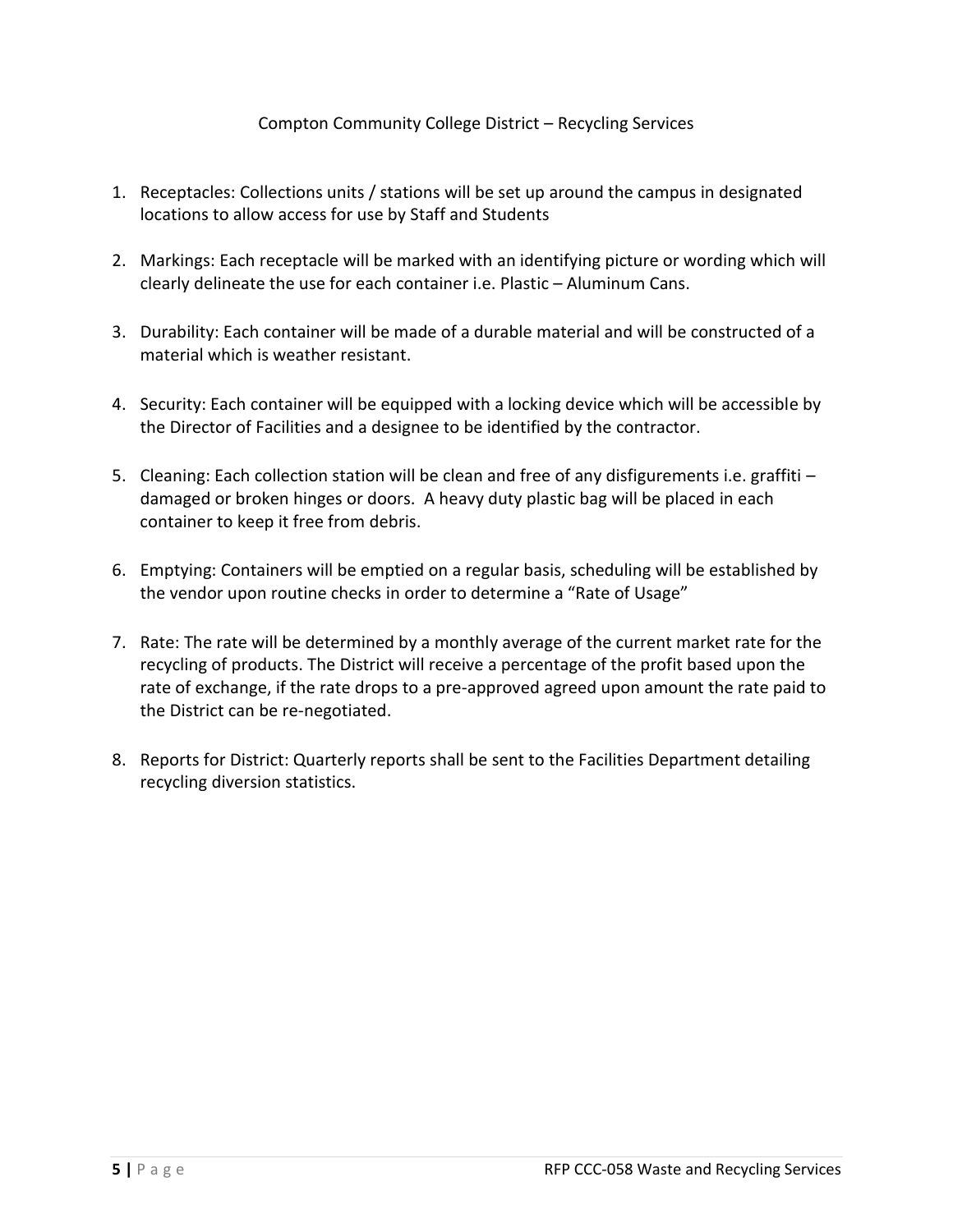STATEMENT OF HISTORY AND EXPERIENCE (Supplemental sheet, please include with bid)

This statement forms a part of the proposal for the vending services (If a question does not apply to you, place NA on the space provided. (USE ADDITIONAL SHEETS IF NECESSARY TO FULLY ANSWER THE FOLLOWING QUESTIONS)

| Company                                                                     |                |
|-----------------------------------------------------------------------------|----------------|
| Name Print                                                                  |                |
| Name Title                                                                  |                |
| <b>Street Address</b>                                                       |                |
| City, State                                                                 |                |
|                                                                             |                |
|                                                                             |                |
|                                                                             |                |
| b) What was the total amount of business conducted in the last Fiscal Year? |                |
| c) Is your business a: () Sole Proprietorship () Corporation                | () Partnership |

The Compton Community College District requires vendors to submit evidence of adequate insurance coverage, regardless of the dollar amount of the project, prior to performance of work or services on the property. Types of insurance required, are Commercial General Liability,Workers' Compensation, Automobile Liability, and in some instances an Employee Dishonesty Insurance or Fidelity Bond is required.

### *Certificate of Insurance*

The vendor shall provide the Vice President of Administrative Affairs with a Certificate of Insurance and Endorsement Letter naming the District as an additional insured and which meets the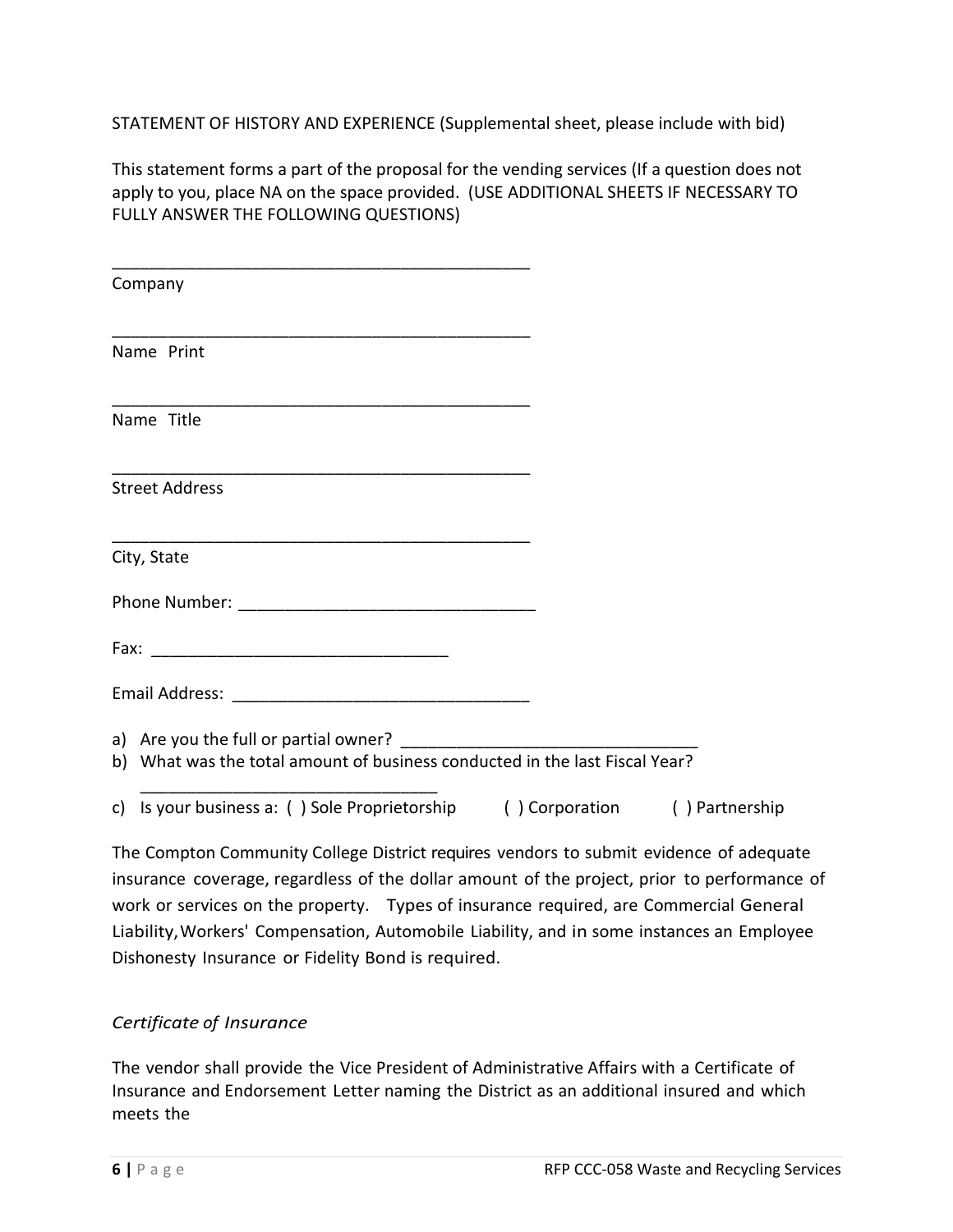following minimum insurance requirements: Commercial General Liability,Workers' Compensation, and Automobile Liability are required in the amount of \$1,000,000 combined single limit or \$500,000 per person, \$1 million per occurrence, and \$100,000 property damage. The vendor further agrees to indemnify, defend and hold harmless District, its officers, agents, and employees against any and all claims, demands damages, costs.

Proof of insurance shall be submitted to the Vice-President of Administrative Affairs within ten days of provisional award of a contract.

The insurance certificate must be prepared pursuant to the requirements listed. Failure to comply with these requirements in a timely manner may jeopardize the renewal and/or continuation of a contract.

- 1. The FULL name of the Company (ies) affording coverage must be named on the certificate of insurance.
- 2. Compton Community College District must be named as additional insured on Commercial General Liability and Automobile Liability coverage.
- 3. The Workers' Compensation policy must contain a *waiver of subrogation of rights* against **District**
- 4. The authorized Representative's original signature is required.
- 5. The cancellation clause MUST read as follows: Should any of the above-described policies be cancelled before the expiration date thereof, the issuing company will mail 60 days written notice to the below named certificate holder. *NOTE: A Sixty (60) DAY NOTICE OF NON-PAYMENT OF PREMIUMS IS NOT ACCEPTABLE IN LIEU OF ABOVE NOTICE REQUIREMENT.*
- 6. Certificate holder information must read as follows: Compton Community College District 1111 East Artesia Blvd Compton, CA 90221 ATTN: Vice-President of Administrative Services
- 7. ALL said insurance shall be maintained by the Contractor in full force and effect during the ENTIRE PERIOD OF PERFORMANCE. Renewal certificates must be received by the Chief Business Officer at least ten (10) days prior to the expiration date in order to ensure continuation of contracts.

Renewal certificates may be sent by email to Rpatterson@compton.edu, Purchasing Agent) and original certificates should be sent by mail to the Vice-President of Administrative Services.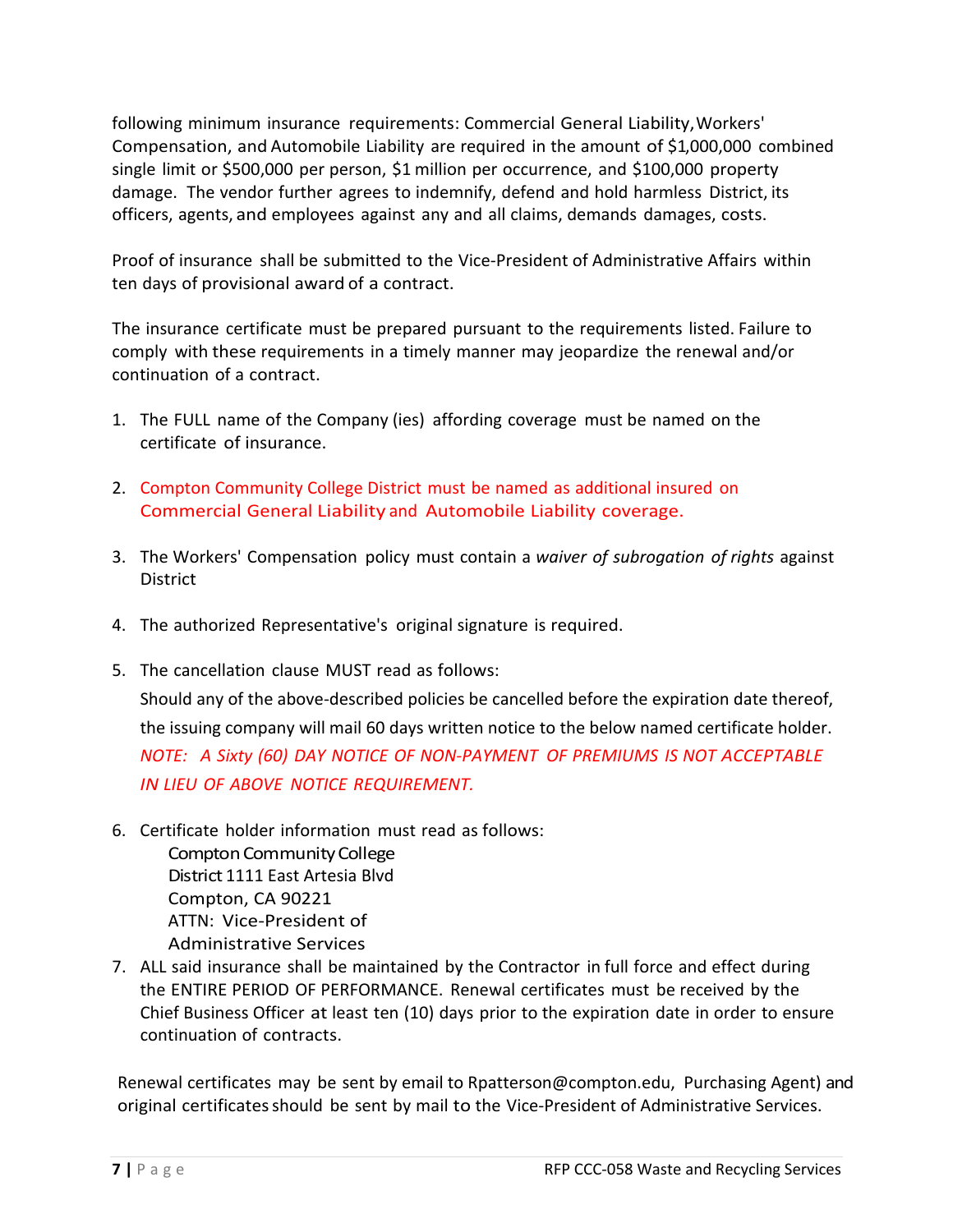Appendix A Company Information and Signatory Page

| Type of Firm:                                                                                                        |                                                                     |
|----------------------------------------------------------------------------------------------------------------------|---------------------------------------------------------------------|
|                                                                                                                      |                                                                     |
|                                                                                                                      |                                                                     |
| Other: _____________________                                                                                         |                                                                     |
|                                                                                                                      |                                                                     |
|                                                                                                                      | Number of years in Business under firm name: ______________________ |
| Full names of firm's owners, officers and managing employees:                                                        |                                                                     |
|                                                                                                                      |                                                                     |
|                                                                                                                      |                                                                     |
| <u> 1980 - Johann Barbara, martxa alemaniar argumento de la contrada de la contrada de la contrada de la contrad</u> |                                                                     |
|                                                                                                                      |                                                                     |
|                                                                                                                      |                                                                     |
| If yes, provide former name(s)                                                                                       | Has the firm changed its name within the past 3 years? Yes No       |
|                                                                                                                      |                                                                     |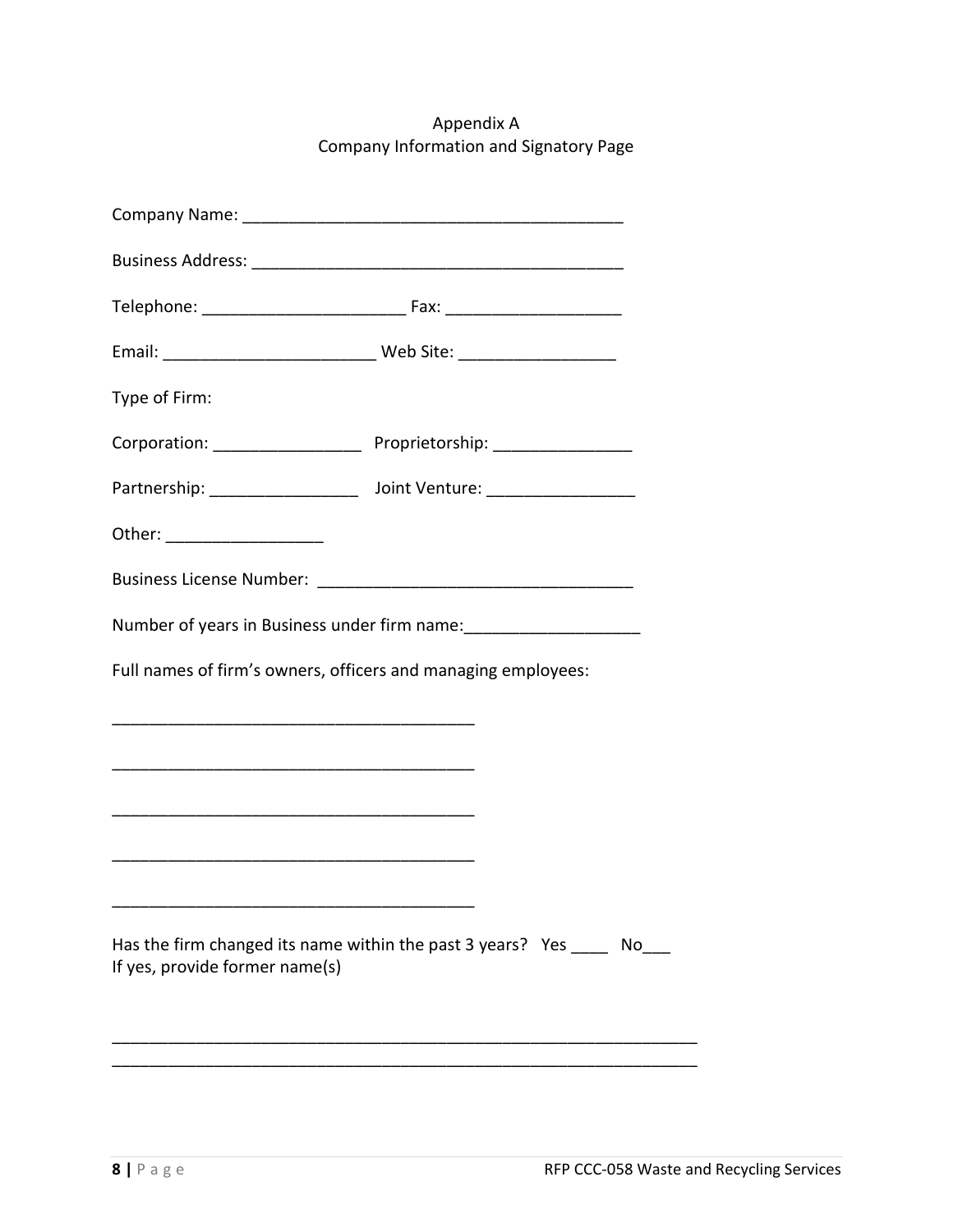Have there been any recent (within the last 3 years) changes of ownership? Yes\_\_\_ No If yes, please explain:

\_\_\_\_\_\_\_\_\_\_\_\_\_\_\_\_\_\_\_\_\_\_\_\_\_\_\_\_\_\_\_\_\_\_\_\_\_\_\_\_\_\_\_\_\_\_\_\_\_\_\_\_\_\_\_\_\_\_\_\_\_\_ \_\_\_\_\_\_\_\_\_\_\_\_\_\_\_\_\_\_\_\_\_\_\_\_\_\_\_\_\_\_\_\_\_\_\_\_\_\_\_\_\_\_\_\_\_\_\_\_\_\_\_\_\_\_\_\_\_\_\_\_\_\_

\_\_\_\_\_\_\_\_\_\_\_\_\_\_\_\_\_\_\_\_\_\_\_\_\_\_\_\_\_\_\_\_\_\_\_\_\_\_\_\_\_\_\_\_\_\_\_\_\_\_\_\_\_\_\_\_\_\_\_\_\_\_ \_\_\_\_\_\_\_\_\_\_\_\_\_\_\_\_\_\_\_\_\_\_\_\_\_\_\_\_\_\_\_\_\_\_\_\_\_\_\_\_\_\_\_\_\_\_\_\_\_\_\_\_\_\_\_\_\_\_\_\_\_\_

Have any officers or principals of the firm ever had their business license suspended or revoked for any reason? If yes please explain:

Name and title of person completion for submission of this Proposal and the responses to this questionnaire:

| Signature: | Title: |  |
|------------|--------|--|
|            |        |  |

Phone: \_\_\_\_\_\_\_\_\_\_\_\_\_\_\_\_\_\_\_\_\_\_\_\_\_\_\_\_\_ Email: \_\_\_\_\_\_\_\_\_\_\_\_\_\_\_\_\_\_

#### Appendix B Non-Collusion Affidavit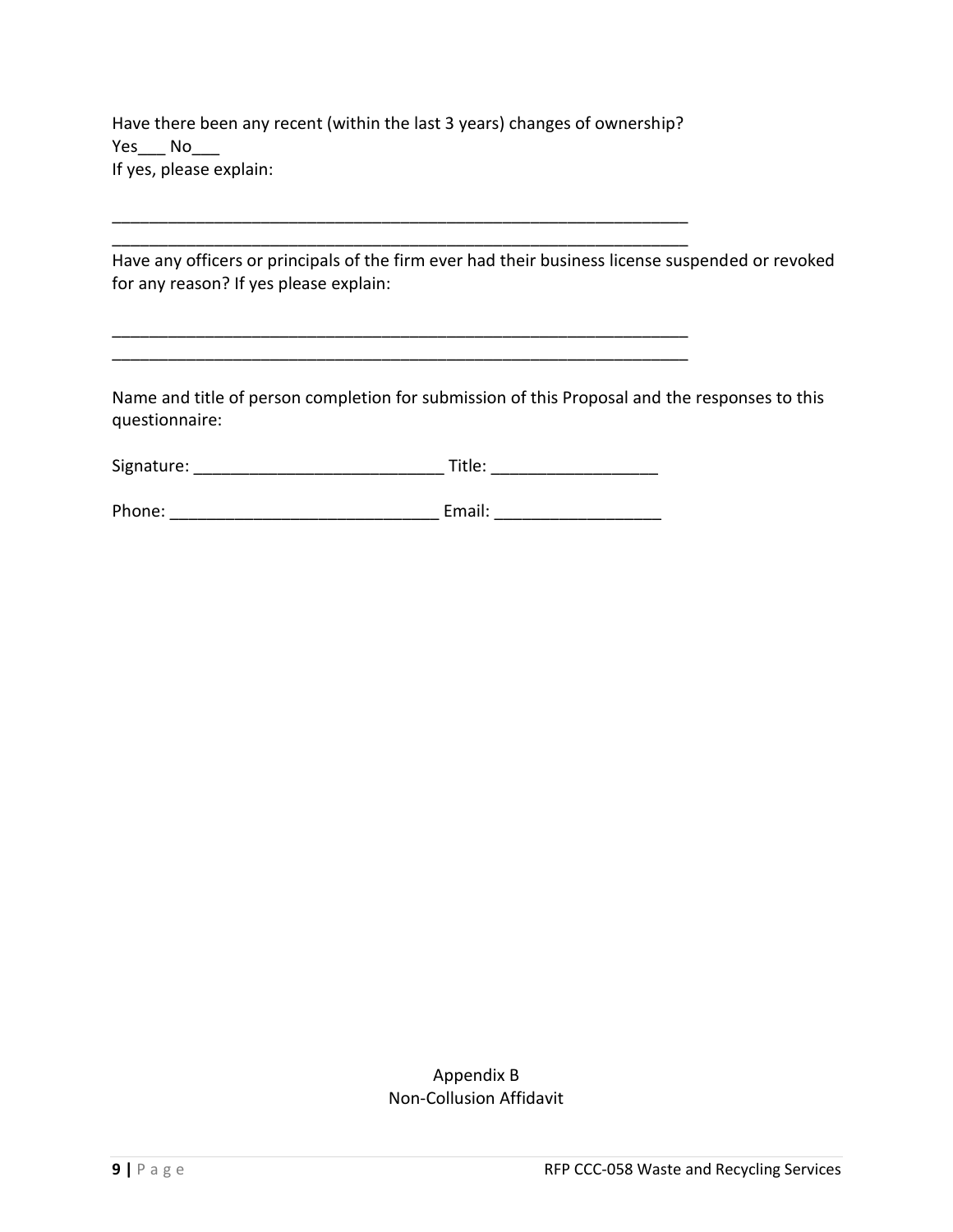State of California County of

I, (Typed or Printed Name) being first duly sworn, deposes and say that I am

\_\_\_\_\_\_\_\_\_\_\_\_\_\_\_\_\_\_\_\_\_\_\_\_\_\_ of \_\_\_\_\_\_\_\_\_\_\_\_\_\_\_\_\_\_\_\_\_\_\_\_\_\_\_\_\_, the party (Title)

(Contractor's Name)

Submitting the foregoing Proposal ("the Contractor"). In connection with the foregoing Proposal, the undersigned declares, states and certified that:

- 1. The Proposal is not made in the interest of, or on behalf of, any undisclosed person, partnership, company, association, organization or corporation.
- 2. The Proposal is genuine and not collusive or a sham.
- 3. The Contractor has not directly or indirectly induces or solicited any other Contractor to put in false or sham RFI, and has not directly colluded, conspired, connived, or agreed with any other Contractor or anyone else to put in sham RFI, or to refrain from submitting this Proposal.
- 4. The Contractor has not in any manner, directly or indirectly, sought by agreement, communication, or conference with anyone to fix the Proposal price, or that of any other Contractor, or fix any overhead, profit or cost element of the Proposal price or that of any other Contactor, or to secure any advantage against the public body awarding the contract or of anyone interested in the proposed contract.
- 5. All statements contained in this Proposal and related documents are true.
- 6. The Contractor has not, directly or indirectly, submitted the Proposal price or any breakdown thereof, or contents thereof, or divulged information or data relative thereto, or paid, and will not pay, any fee to any person, corporation, partnership, company, association, organization, Proposal depository, or to any member or agent thereof to effectuate a collusive or sham Proposal.

Executed this \_\_\_\_\_\_day of \_\_\_\_\_\_\_\_\_\_, 2019 at

\_\_\_\_\_\_\_\_\_\_\_\_\_\_\_\_\_\_\_\_\_\_\_\_\_\_\_\_\_\_\_\_\_\_\_\_\_\_\_\_\_\_\_\_\_\_\_\_

(City, Country and State)

I declare under penalty of perjury under the laws of the State of California that the foregoing is true and correct.